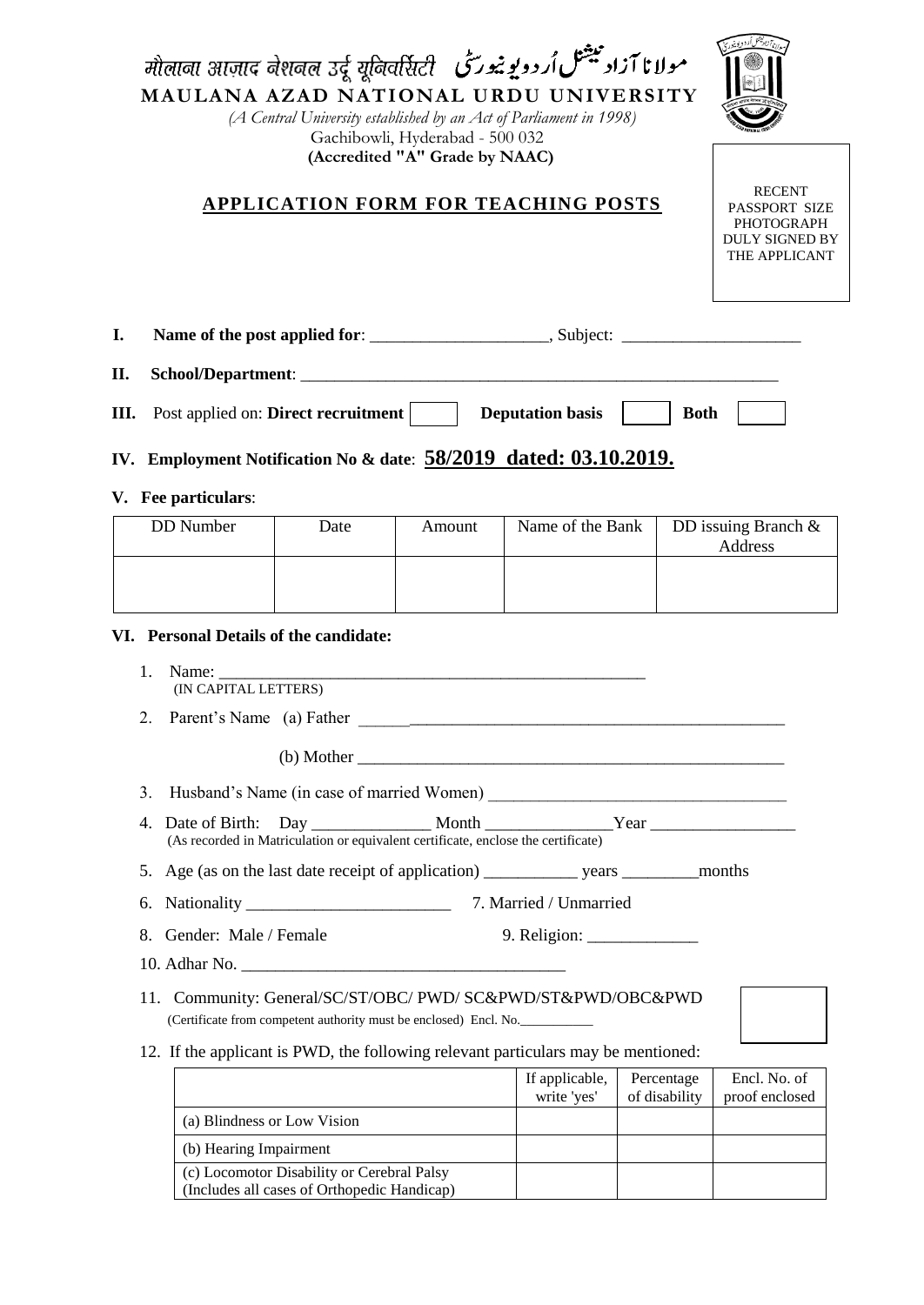# **VII. Educational Qualifications:**

|                                                   |                           | Month &               | Class/        | <b>Marks</b> |        | % of         | <b>CGPA</b>                           |                         | Encl. No.            |  |
|---------------------------------------------------|---------------------------|-----------------------|---------------|--------------|--------|--------------|---------------------------------------|-------------------------|----------------------|--|
| Exam.<br><b>Passed</b>                            | Name of the<br>University | Year<br><b>Passed</b> | Div/<br>Merit | Obtained     | Out of | <b>Marks</b> | if grading<br>system is<br>applicable | <b>Subjects studied</b> | of proof<br>enclosed |  |
| $10^{\rm th}$ Class<br><b>or</b><br>equivalent    |                           |                       |               |              |        |              |                                       |                         |                      |  |
| Inter/Sr.<br>Secondary or<br>equivalent           |                           |                       |               |              |        |              |                                       |                         |                      |  |
| Bachelor's degree<br>(Give name)                  |                           |                       |               |              |        |              |                                       |                         |                      |  |
| B.Ed. or<br>Equivalent                            |                           |                       |               |              |        |              |                                       |                         |                      |  |
| Master's Degree<br>(Give name)                    |                           |                       |               |              |        |              |                                       |                         |                      |  |
| M.Ed. or<br>Equivalent                            |                           |                       |               |              |        |              |                                       |                         |                      |  |
| NET/SET/SLET                                      |                           |                       |               |              |        |              |                                       |                         |                      |  |
| M.Phil /<br>equivalent                            |                           |                       |               |              |        |              |                                       |                         |                      |  |
| Ph. D.<br>(Date of<br>registration with<br>proof) |                           |                       |               |              |        |              |                                       |                         |                      |  |
| Any other<br>Degree/<br>Diploma                   |                           |                       |               |              |        |              |                                       |                         |                      |  |
| (Give name)                                       |                           |                       |               |              |        |              |                                       |                         |                      |  |
| Technical<br>Qualifications                       |                           |                       |               |              |        |              |                                       |                         |                      |  |
|                                                   |                           |                       |               |              |        |              |                                       |                         |                      |  |

**VIII. (a)** Whether the candidate qualified UGC/CSIR NET: Yes/No

(b) Whether the candidate has qualified UGC, JRF: Yes/No

(c) Any other equal (SET/SLET) qualification: Yes/No

(if yes, give details of Subject, year and enclose proof):

# **IX. Knowledge of Urdu:** Whether you possess the knowledge of Urdu reading, writing and speaking (please tick YES/NO). If Yes, proof must be furnished  $($ Encl. No. of proof enclosed : $\frac{1}{\sqrt{2}}$ .

| <b>Reading</b> | <b>Yes</b> | N <sub>0</sub> |
|----------------|------------|----------------|
| Writing        | Yes        | N <sub>0</sub> |
| Speaking       | Yes        | N <sub>0</sub> |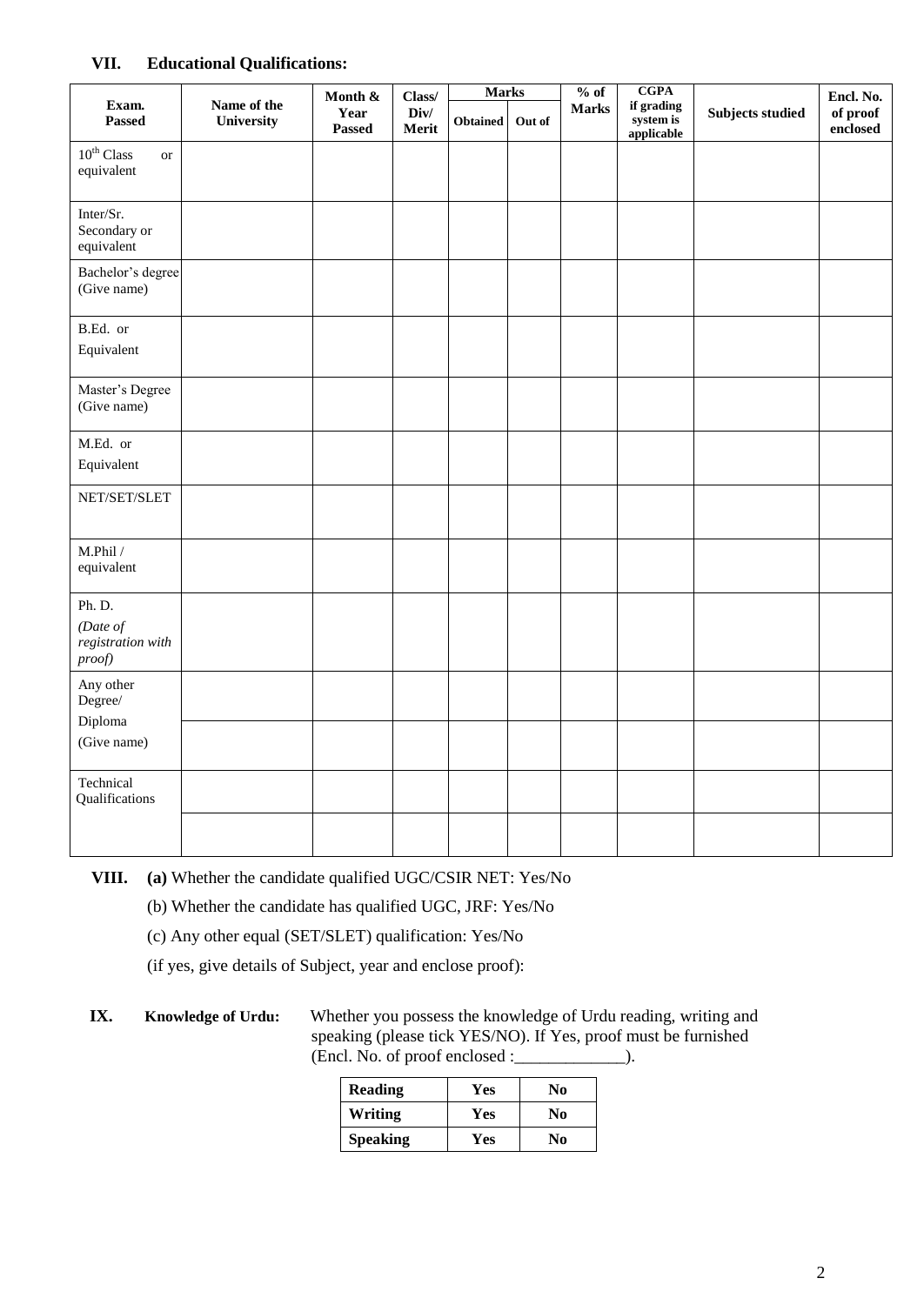# **X. Total Period of Teaching Experience:**

| Name of the            | <b>Designation</b> | Nature of        | <b>Details of emoluments</b> |                     | <b>Duration</b> | Length of experience | <b>Sl. No.</b> |          |
|------------------------|--------------------|------------------|------------------------------|---------------------|-----------------|----------------------|----------------|----------|
| University/Institution |                    | post             | Scale of pay                 | <b>Gross salary</b> | (give           | years                | months         | of proof |
|                        |                    | <b>Temporary</b> | for (Regular/                | for tenure/         | Details)        |                      |                | enclosed |
|                        |                    | /Permanent       | Adhoc                        | contractual         |                 |                      |                |          |
|                        |                    |                  | service)                     | service             |                 |                      |                |          |
|                        |                    |                  |                              |                     |                 |                      |                |          |
|                        |                    |                  |                              |                     |                 |                      |                |          |
|                        |                    |                  |                              |                     |                 |                      |                |          |
|                        |                    |                  |                              |                     |                 |                      |                |          |
|                        |                    |                  |                              |                     |                 |                      |                |          |
|                        |                    |                  |                              |                     |                 |                      |                |          |
|                        |                    |                  |                              |                     |                 |                      |                |          |
|                        |                    |                  |                              |                     |                 |                      |                |          |
|                        |                    |                  |                              |                     |                 |                      |                |          |
|                        |                    |                  |                              |                     |                 |                      |                |          |
| <b>Total:</b>          |                    |                  |                              |                     |                 |                      |                |          |
|                        |                    |                  |                              |                     |                 |                      |                |          |

Note: Candidates should attach details of salary drawn along with a copy of appointment letter as proof in support of their claim for counting their teaching/research experience.

# **XI. Post -Doctoral Research and other experiences:**

| Name of the<br>University/Institution | <b>Designation</b><br>and scale of | Nature of<br>post              | Nature of<br><b>Assignment</b> | <b>Duration</b> |       | Length of experience | Sl. No. of<br>proof |
|---------------------------------------|------------------------------------|--------------------------------|--------------------------------|-----------------|-------|----------------------|---------------------|
|                                       | pay                                | <b>Temporary</b><br>/Permanent |                                |                 | years | months               | enclosed            |
|                                       |                                    |                                |                                |                 |       |                      |                     |
|                                       |                                    |                                |                                |                 |       |                      |                     |
|                                       |                                    |                                |                                |                 |       |                      |                     |
|                                       |                                    |                                |                                |                 |       |                      |                     |
|                                       |                                    |                                |                                |                 |       |                      |                     |
|                                       |                                    |                                |                                | <b>Total:</b>   |       |                      |                     |

**XII. Administrative Experience, if any (details as proof encls no. ):**

- 1.
- 
- 2.

3

- **XIII. Academic Distinctions: (Fellowships, Awards, Honours, etc.) (proof as encls. No ) (Please give details such as name, awarded by, year etc)**
	- **1.**
	- **2.**
	-
	- **3.**
	- **4.**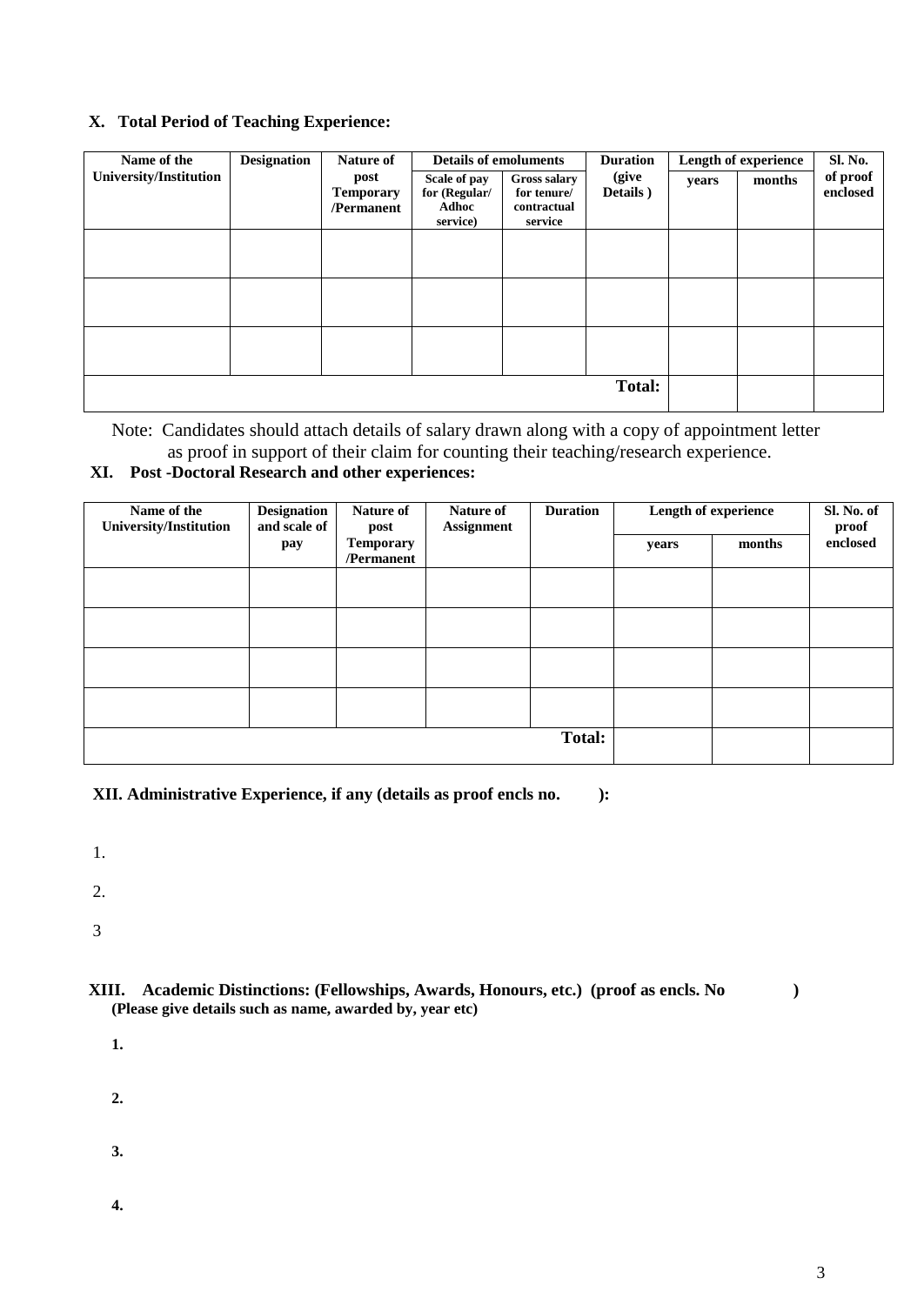# **XIV. Research publications:**

| <b>Publications</b>          | <b>Published</b><br>(No. of)<br><b>Publications</b> ) | Sl.No. of<br>proof<br>enclosed | In Print<br>Accepted /<br>(No. of Publications)) | Sl.No. of<br>proof<br>enclosed | <b>Communicated to Publishers</b><br>(other than $\mathbf b \& \mathbf d$<br>(No. of Publications) | Sl.No. of<br>proof<br>enclosed |
|------------------------------|-------------------------------------------------------|--------------------------------|--------------------------------------------------|--------------------------------|----------------------------------------------------------------------------------------------------|--------------------------------|
| (a)                          | (b)                                                   | $\left( \mathbf{c} \right)$    | (d)                                              | (e)                            | (f)                                                                                                | (g)                            |
| <b>Books</b>                 |                                                       |                                |                                                  |                                |                                                                                                    |                                |
| <b>Research Publications</b> |                                                       |                                |                                                  |                                |                                                                                                    |                                |
| <b>Other Publications</b>    |                                                       |                                |                                                  |                                |                                                                                                    |                                |

## **XV. Branch of Specialization, if any:**

## **XVI. Supervisor for research degrees: Awarded Research in Progress**

|                      | Awarded<br>(No. of candidate) | Sl.No. of proof<br>enclosed | <b>Under Supervision</b><br>(No. of candidate) | Sl.No. of proof<br>enclosed |
|----------------------|-------------------------------|-----------------------------|------------------------------------------------|-----------------------------|
| M.Phil. / Equivalent |                               |                             |                                                |                             |
| Ph.D.                |                               |                             |                                                |                             |

## **XVII. Membership of Learned Bodies**

**1.**

**2.**

**3.**

**4.**

# **XVIII. Number of literary, cultural or other activities**

**(e.g. attainment in sports etc.) in which the applicant is interested and Distinctions, if any, obtained the same.**

## **XIX. Research Projects carried out:**

|                             |                            |  | Sl.No. of |                                 |                   |
|-----------------------------|----------------------------|--|-----------|---------------------------------|-------------------|
| <b>Title of the Project</b> | Name of the Funding Agency |  | Tо        | No. of years /<br>months / days | proof<br>enclosed |
|                             |                            |  |           |                                 |                   |
|                             |                            |  |           |                                 |                   |
|                             |                            |  |           |                                 |                   |
|                             |                            |  |           |                                 |                   |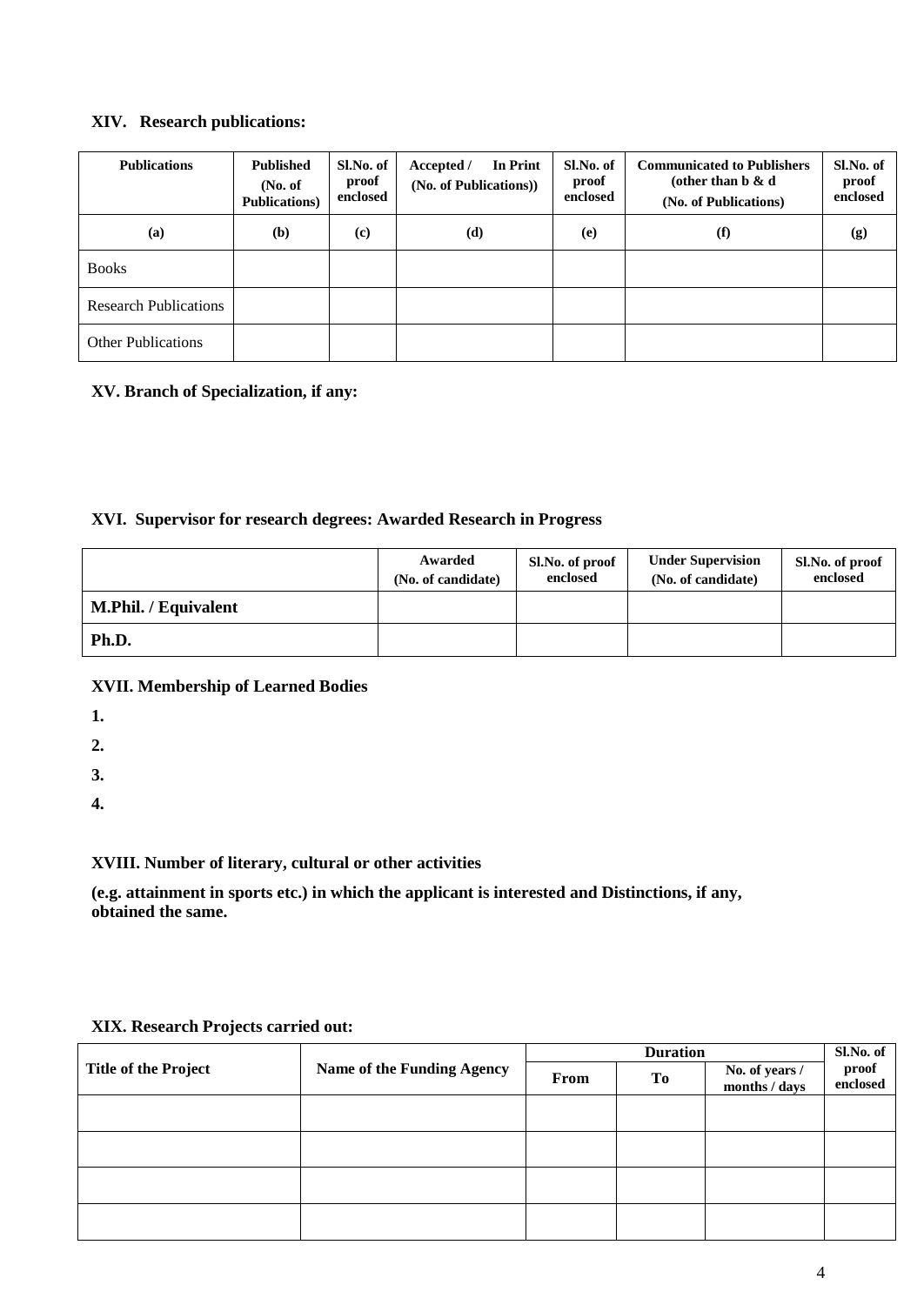#### **XX. Details of visits Abroad:**

|                          |                         |      | Sl.No. of |                                 |                   |  |
|--------------------------|-------------------------|------|-----------|---------------------------------|-------------------|--|
| <b>Countries visited</b> | <b>Purpose of visit</b> | From | Tо        | No. of years /<br>months / days | proof<br>enclosed |  |
|                          |                         |      |           |                                 |                   |  |
|                          |                         |      |           |                                 |                   |  |
|                          |                         |      |           |                                 |                   |  |
|                          |                         |      |           |                                 |                   |  |

#### **XXI. Participation in Corporative Life:**

 (Give a short account of your contribution to the College /University/ Institution where you serve or serving at present in the matter of co-curricular activities, enrichment of campus life, student Welfare, committee work, etc.)

#### **XXII. Any other information not covered above:**

#### **XXIII. Present basic pay and allowances (state separately)**

Scale: Rs. Allowance: Rs. Basic Pay: Rs. Dearness Allowance Rs. City Compensatory Rs. House Rent Allowance Rs. Any other Allowance Rs. Total emoluments: (per month) Rs.

- (b) Date of next increment:
- (c ) Age of retirement in the present post:

#### **XXIV.**

(a) Whether the candidate is receiving any pension benefits? If so, the amount of pension equivalent of gratuity must be indicated.

(b) Whether the candidate would be entitled to any pension benefits on his premature retirement form his present post, if selected for appointment in the University, and, if so, the amount of pension and the pension benefits may be indicated.

**XXV.** State whether you have been at any time (a) dismissed, removed, terminated or debarred from Service as punitive action or (b) convicted by a Criminal Court. (Please tick YES/ NO)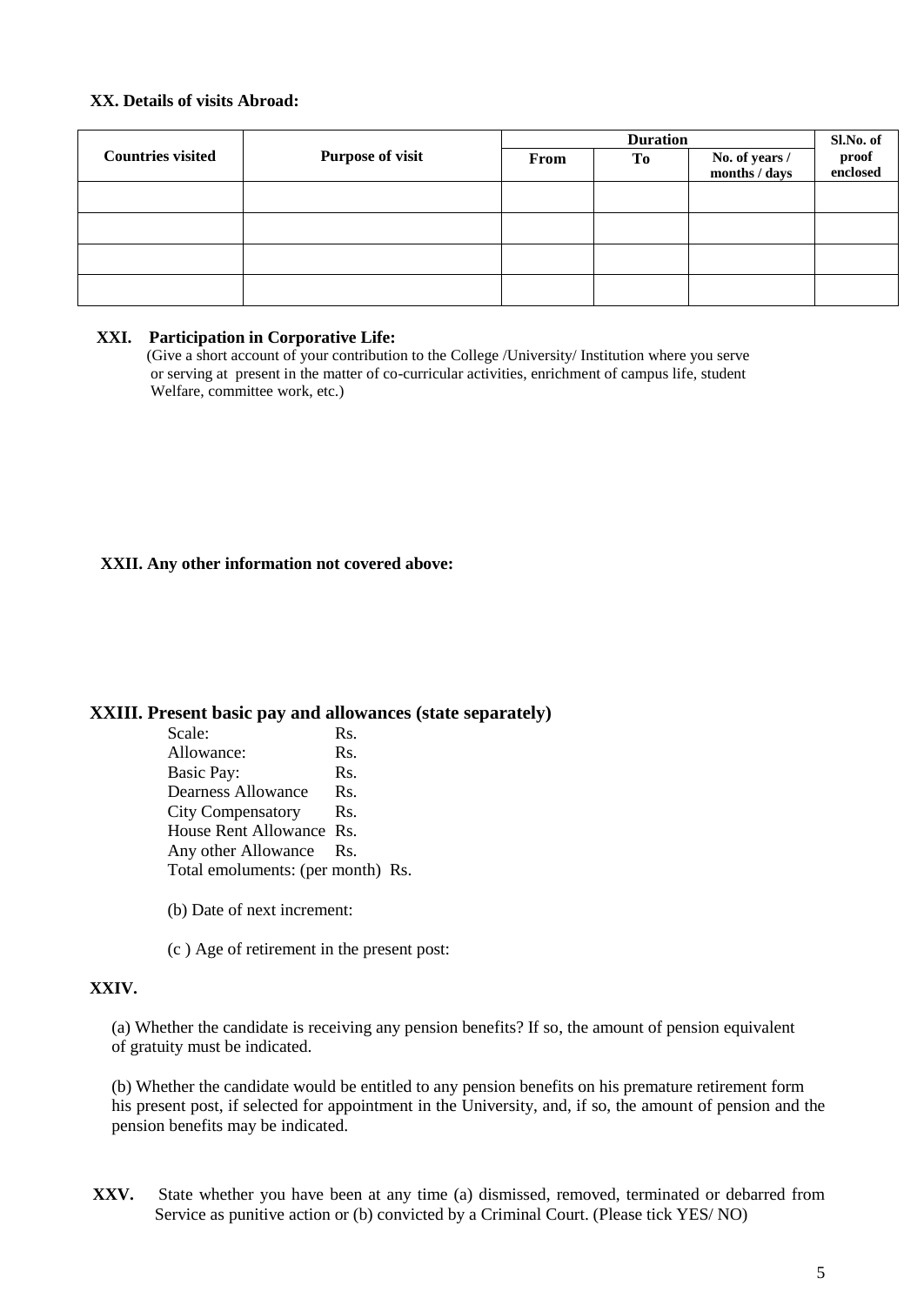**XXVI.** State how you satisfy the requirements of the advertisement in respect of qualifications and experience prescribed for the post.

**XXVII. Names & address with phone numbers of two responsible persons not related to you to whom a reference can be made about you:** 

1.

2.

### **XXVIII. Candidate Name & Address:**

| <b>Mailing Address</b><br>(Name & Address with PIN Code) | <b>Permanent Address</b><br>(Name & Address with PIN Code) |
|----------------------------------------------------------|------------------------------------------------------------|
|                                                          |                                                            |
|                                                          |                                                            |
|                                                          |                                                            |
|                                                          |                                                            |
|                                                          |                                                            |
| E mail:                                                  |                                                            |
| Phone No. (Landline<br>with STD code)                    |                                                            |
| Mobile No.                                               |                                                            |
| Alternate Mobile No.                                     |                                                            |

# **XXIX. Declaration:**

I hereby declare that all the details given by me in this application are true to the best of my knowledge and belief. If anything is found false at any staged at the time of selection or after joining service at MANUU, my candidature/services are liable to be rejected or terminated summarily without assigning any reason thereof. Place : \_\_\_\_\_\_\_\_\_\_\_\_\_\_\_\_\_\_\_\_\_\_\_\_\_\_

Date : \_\_\_\_\_\_\_\_\_\_\_\_\_\_\_\_\_\_\_\_\_\_\_\_\_\_ Signature of the Applicant

# Most of the communication will be received by the candidate by email.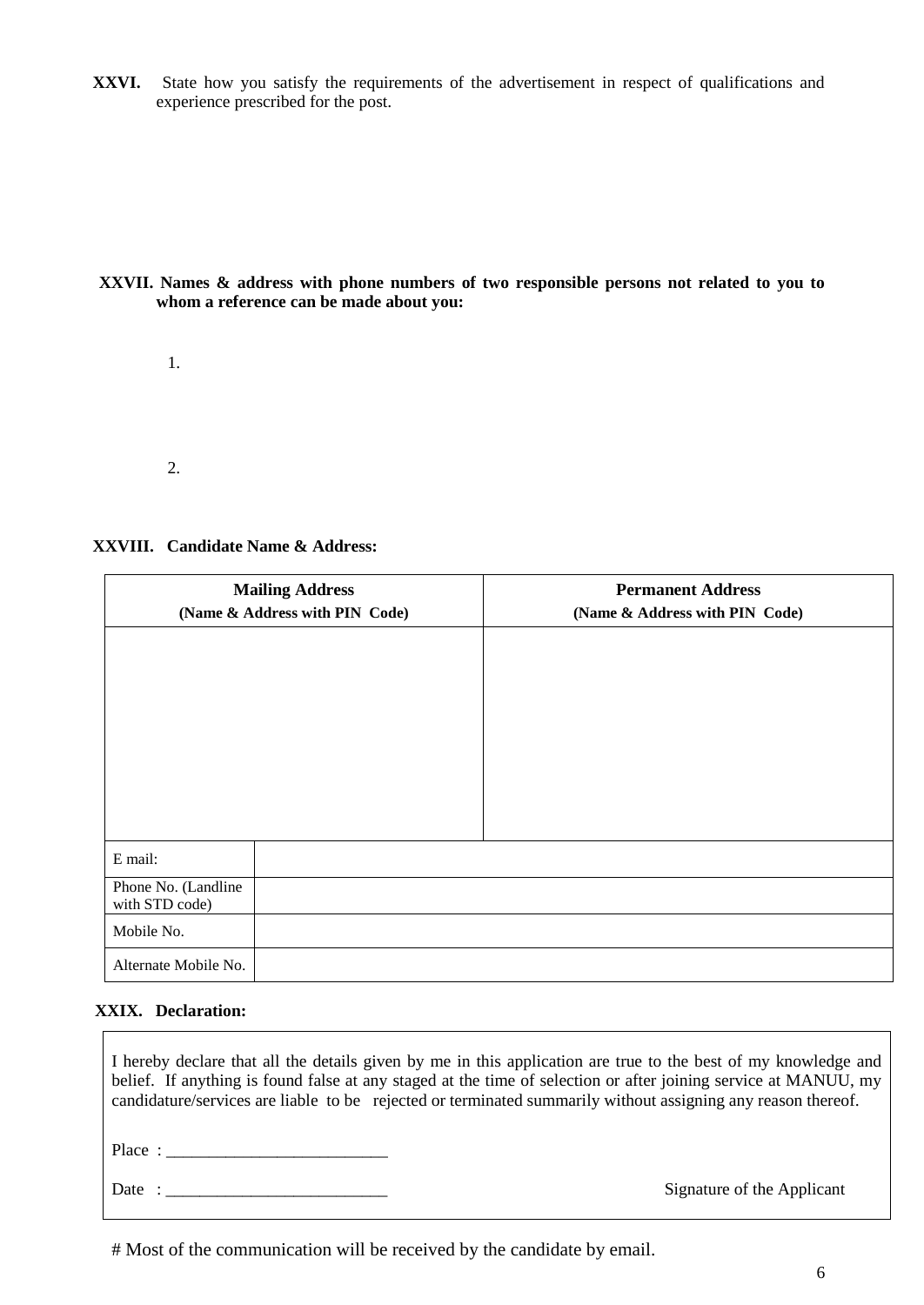## **XXX. Endorsement by the Employer:**

(The endorsement below is to be signed and forwarded by the Head of the Department / Employer of the organization / institution in the case of in-service candidate whether in permanent or temporary capacity).

#### **Forwarded to Maulana Azad National Urdu University, Gachibowli, Hyderabad.**

|                         |                                 |                                   | School/Department |                                                                                   |             |                   |  |  |  |
|-------------------------|---------------------------------|-----------------------------------|-------------------|-----------------------------------------------------------------------------------|-------------|-------------------|--|--|--|
|                         |                                 |                                   |                   |                                                                                   |             |                   |  |  |  |
| Mailing Address:        |                                 |                                   |                   |                                                                                   |             |                   |  |  |  |
|                         |                                 |                                   |                   |                                                                                   |             |                   |  |  |  |
|                         |                                 |                                   |                   |                                                                                   |             |                   |  |  |  |
|                         |                                 |                                   |                   |                                                                                   |             |                   |  |  |  |
|                         |                                 |                                   |                   |                                                                                   |             |                   |  |  |  |
|                         | Present employer (Institution): |                                   |                   |                                                                                   |             |                   |  |  |  |
|                         |                                 | Whether belongs to SC/ST/OBC/PWD: |                   |                                                                                   |             |                   |  |  |  |
|                         |                                 |                                   |                   | Total Teaching Experience_______________Years__________ Months___________________ |             |                   |  |  |  |
|                         |                                 |                                   |                   |                                                                                   |             |                   |  |  |  |
|                         |                                 |                                   |                   |                                                                                   |             |                   |  |  |  |
| Academic Qualifications |                                 |                                   |                   | <b>Publications &amp; Research Work</b>                                           |             |                   |  |  |  |
| Exam                    | Year                            | Marks %                           | University        | (Give number)<br>Published                                                        | unpublished | Under Publication |  |  |  |
|                         |                                 |                                   |                   | Books                                                                             |             |                   |  |  |  |
|                         |                                 |                                   |                   | Research                                                                          |             |                   |  |  |  |
|                         |                                 |                                   |                   | Papers                                                                            |             |                   |  |  |  |
|                         |                                 |                                   |                   | Articles                                                                          |             |                   |  |  |  |
|                         |                                 |                                   |                   |                                                                                   |             |                   |  |  |  |
|                         |                                 |                                   |                   |                                                                                   |             |                   |  |  |  |
|                         |                                 |                                   |                   |                                                                                   |             |                   |  |  |  |
| <b>EXPERIENCE</b>       |                                 |                                   |                   | <b>Research Guidance</b>                                                          |             |                   |  |  |  |
|                         |                                 |                                   |                   | Number of Scholars who have been awarded                                          |             |                   |  |  |  |
|                         |                                 |                                   |                   | Ph.D./M.Phil. degrees under your supervision;                                     |             |                   |  |  |  |
| Institution             | Post                            | From                              | To                | Awarded                                                                           | Under       | Research in       |  |  |  |
|                         | held/Pay                        |                                   |                   |                                                                                   | submission  | progress          |  |  |  |
|                         |                                 |                                   |                   | Ph.D                                                                              |             |                   |  |  |  |
|                         |                                 |                                   |                   | M.Phil<br>Area of specialization                                                  |             |                   |  |  |  |

Academic Distinction/ Awards:

Any other relevant information<br>(Special Training, etc.)

Signature of Applicant ……………….

Date …………………………………..

Recommendation of the Forwarding authority, Signature of forwarding authority with seal.